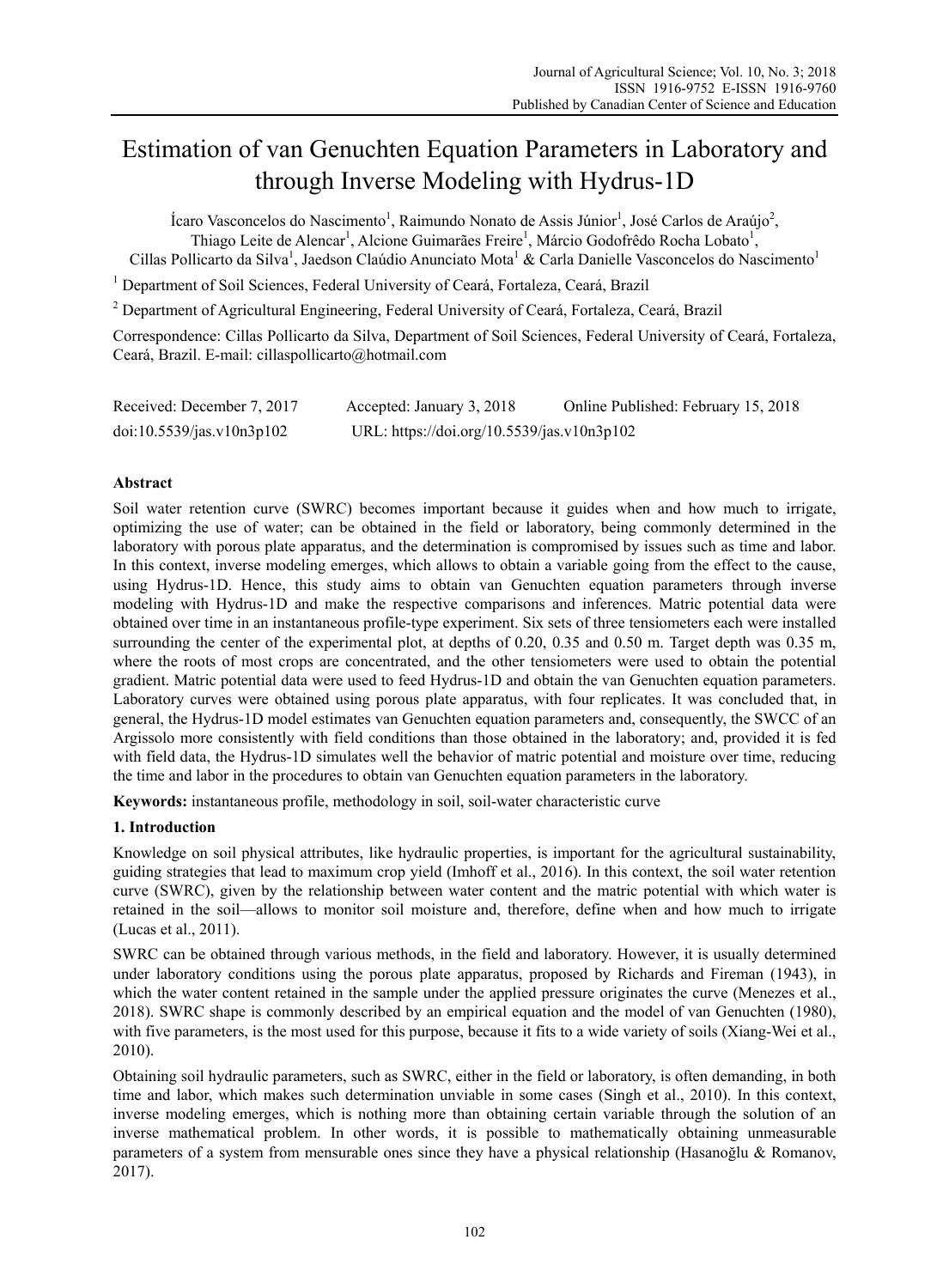The Hydrus-1D model, whose 4.17 version is signed by Simunek et al. (2013), is widely used to obtain soil hydraulic parameters, such as hydraulic conductivity and variables of the van Genuchten model, based on inverse problems. The user must enter the evolution of soil moisture or matric potential over time as input data, which are the basis for the simulation.

Given the above, this study considered the hypothesis that the Hydrus-1D model, for being based on physical processes, simulates van Genuchten equation parameters and, consequently, the SWRC of an Argissolo more consistently with the field conditions than those obtained in the laboratory, besides reducing the time and labor of the procedure. Hence, this study aimed to obtain van Genuchten equation parameters of an Argissolo through inverse problem using Hydrus-1D and in the laboratory, and make the respective comparisons and inferences.

## 2. Material and Methods

## 2.1 Field and Laboratory Work

Field work was carried out in a Argissolo Amarelo (EMBRAPA, 2013), where an instantaneous profile experiment was installed, specifically at UTM coordinates 9586090 N and 546494 L (Figure 1). Instantaneous profile experiment was selected because this test allows to monitor the variation of soil water matric potential during the drainage process, a parameter that served as basis for the inverse modeling using Hydrus-1D, described hereinafter.



Figure 1. Instantaneous profile Hydraulics Sector—UFC (Fortaleza, Ceará, Brazil)

The instantaneous profile-type experiment followed the methodology proposed by Hillel et al. (1972) and was carried out in a circular plot with diameter of 3.0 m and depth of 0.60 m. The experimental plot was delimited by a plastic canvas to allow vertical water flow. Six sets with three tensiometers each were installed surrounding the center of the experimental plot, at depths of 0.20, 0.35 and 0.50 m. Target depth in the present study was 0.35 m, the effective depth of the root system of most cultivated species. The other tensiometers were necessary to obtain data relative to the potential gradient to solve the equation of Richards (1931).

The tensiometers (Figure 2) were made of rigid PVC pipe, with porous ceramic cups and nylon tubing (0.002-m internal diameter), used to build the mercury manometer. Mercury manometers were used because of their higher sensitivity to the variations in soil water content.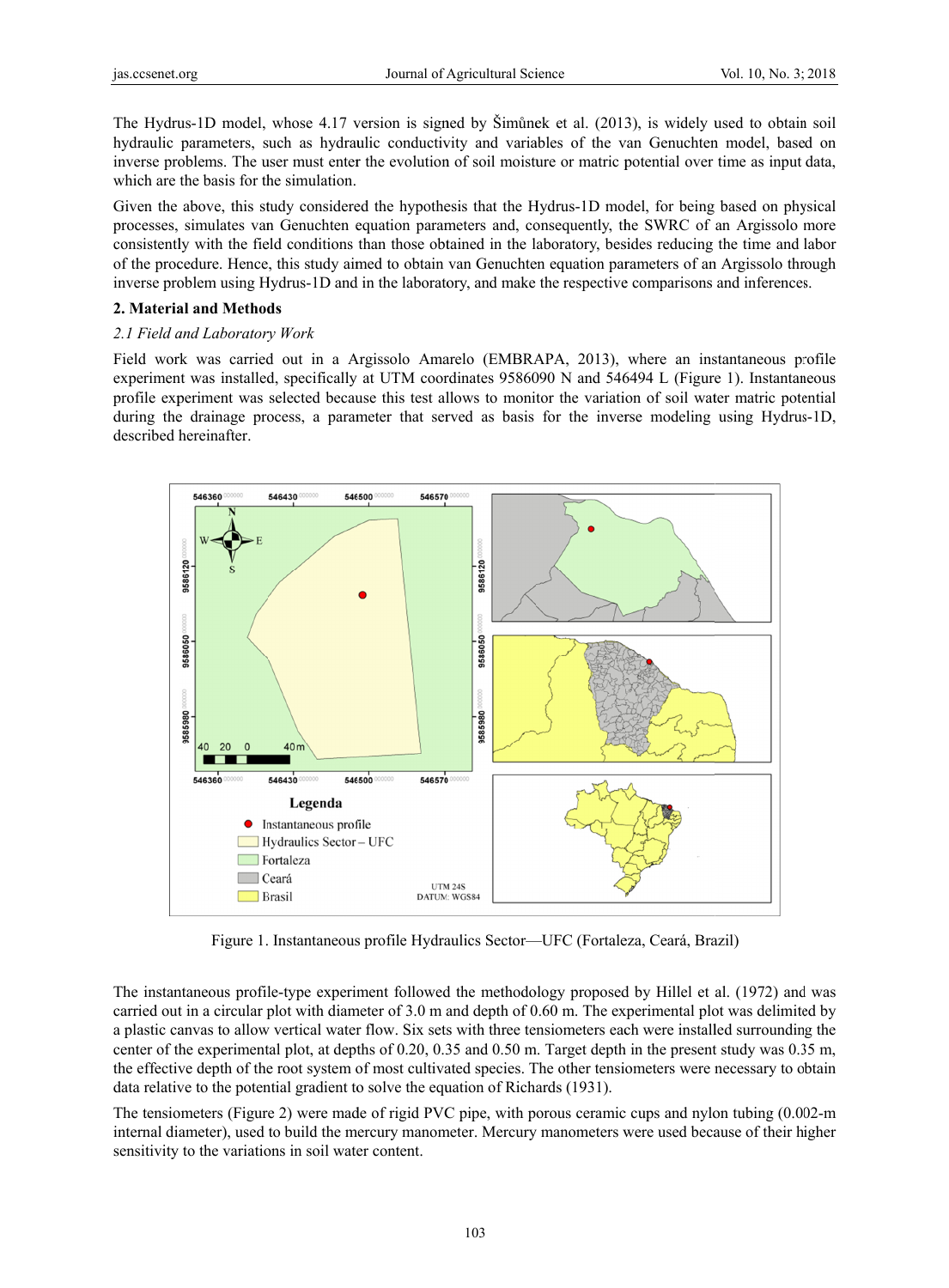

Figure 2. Representation of the scheme of installation and use of the tensiometer. Legend: see Equation (1)

After installing the tensiometers, the plot was wetted to guarantee soil saturation and then covered with a plastic canvas to avoid any water flow through the surface, either evaporation or infiltration. Time zero  $(t = 0)$  of water redistribution in the profile was considered as the instant at which the water depth drained from soil surface. After reading the tensiometers at  $t = 0$ , during the first 24 hours, the readings were taken every two hours. From this point on, the readings were taken every 24 hours, until drainage virtually ceased.

Tensiometer readings were converted to matric potential  $(\phi_m, m)$ , in order to monitor its variation over time, using Equation (1)

$$
\phi_m = -12.6h_{Hg} + h_c + z \tag{1}
$$

where,  $h_{Hg}$  is Hg column height (m),  $h_c$  is Hg level height in the container in relation to soil surface (m), *z* is the installation depth of the tensiometer's porous cup center (m).

Disturbed soil samples were also collected to characterize the soil regarding its granulometric composition (Table 1), with clay content determined through the pipette method (Gee & Bauder, 1986), and its particle density (Blake & Hartge, 1986a). Additionally, undisturbed samples were collected to determine the soil water retention curve (SWRC) (Klute, 1986) and soil bulk density (Blake & Hartge, 1986b).

| Layers $(m)$  | Sand | Silt | Clay | Textural class  | Soil bulk density                    |
|---------------|------|------|------|-----------------|--------------------------------------|
| $g kg-1$      |      |      |      |                 | --------- kg m <sup>3</sup> -------- |
| $0.0 - 0.28$  | 873  | 40   | 87   | Sand            | 1730                                 |
| $0.28 - 0.43$ | 843  | 75   | 82   | Loamy sand      | 1703                                 |
| $0.43 - 0.60$ | 585  | 75   | 340  | Sandy clay loam | 1581                                 |

Table 1. Sand, silt and clay fractions, textural class and soil bulk density in the profile layers

Source: Adapted from Freire (2016).

SWRCs were determined in a total of four replicates. In the procedure, saturation water content was considered as equal to soil porosity, obtained by Equation (2),

$$
\alpha = 1 - \frac{\rho_s}{\rho_p} \tag{2}
$$

where,  $\alpha$  is soil porosity (m<sup>3</sup> m<sup>-3</sup>) and  $\rho_s$  and  $\rho_p$  are soil bulk and particle densities (kg m<sup>-3</sup>), respectively.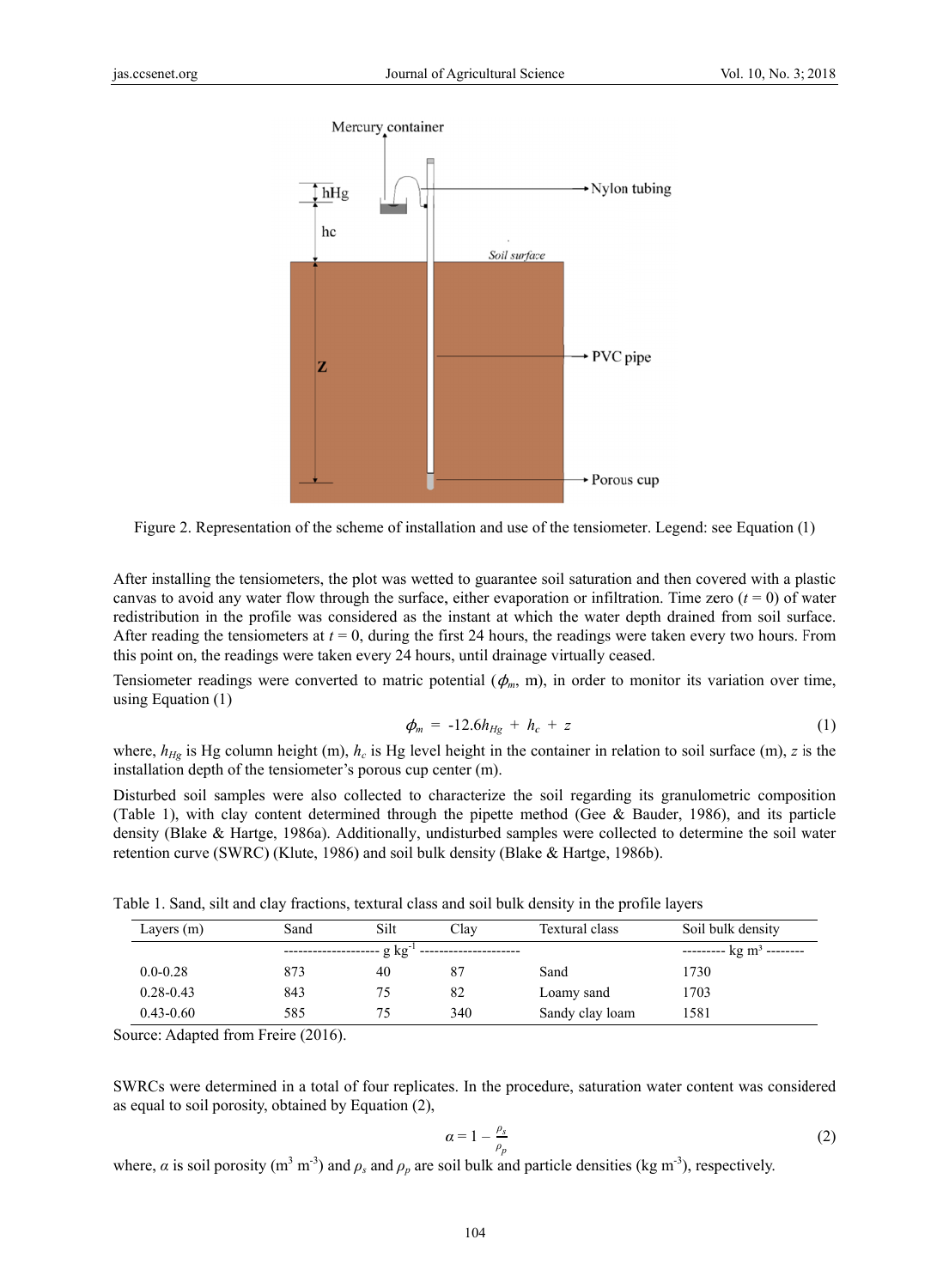At low-tension points of the SWRC (0.2; 0.4; 0.6; 0.8 and 1 m), Haines' funnel was used to establish the equilibrium between applied tension and soil water content; for the other points (3.3; 10; 70 and 150 m), the equilibrium was obtained in Richards' porous plate apparatus. Data were fitted to the mathematical model proposed by van Genuchten (1980), Equation (3),

$$
\theta = \theta_r + \frac{\theta_s - \theta_r}{\left[1 + (\alpha_l \phi_m)^n\right]^m} \tag{3}
$$

where,  $\theta$  corresponds to soil water content (m<sup>3</sup> m<sup>-3</sup>),  $\theta_r$  and  $\theta_s$  are, respectively, residual and saturation water contents (m<sup>3</sup> m<sup>-3</sup>),  $\phi_m$  is soil water matric potential (m),  $\alpha$  is a scaling factor of  $\phi_m$  (-1/ $\phi_m$ ), m and n are fit parameters of the model related to the shape of the curve. The data were fitted using the software Table Curve 2D, trial version 5.01 (SYSTAT, 2014). Empirical parameters were fitted using the Newton-Raphson iterative method, with dependence between  $m$  and  $n$ .

Soil moisture curve in the field was obtained based on matric potentials measured with tensiometers in the field and on soil-water characteristic curve determined in the laboratory ( $\phi_m$  field-laboratory curve).

#### 2.2 Inverse Modeling with Hydrus-1D

In the version 4.17 of Hydrus 1-D (Simunnek et al., 2013), the soil profile was divided into three layers  $(0.0-0.28)$ m;  $0.28-0.43$  m and  $0.43-0.60$  m) with 25 nodes and three points of observation corresponding to the tensiometer installation depths  $(0.20 \text{ m})$ ;  $0.35 \text{ m}$  and  $0.50 \text{ m}$ ) (Figure 3). Iterations were performed by entering the data of matric potential variation over time, from 0 to 330 h.



Figure 3. Soil profile division into layers and nodes, and allocation of observation points considered in the inverse modeling procedure

In addition, the software requires the initial, maximum and minimum values of soil hydraulic parameters for each, which are the references on which the entire inverse modeling is based. Boundary conditions were considered as zero flow on soil surface and free drainage at 0.60 m depth. Initial matric potential of the estimate, for each depth and replicate, was set with values as close as possible to zero representing saturated soil.

At 0.35 m depth, target of the present study, the parameters  $\theta_r$ ,  $\theta_s$ ,  $\alpha$  and n of the model of van Genuchten (1980) were optimized and, subsequently, the parameter m was obtained based on  $n (m = 1 - 1/n)$ .

## 2.3 Data Analysis

The parameters of the van Genuchten (1980) model for the 0.35 m depth were compared considering the SWRCs obtained in the laboratory, in four replicates, against the six curves obtained through inverse modeling based on matric potential data over time. Data normality was verified by the Jarque-Bera test and means were compared by Student's t-test for two independent samples, both at 0.05 significance level. Graphs were also constructed with the average curves of laboratory and the one simulated by Hydrus-1D.

In addition, fitted curves of matric potential versus time and soil moisture versus times were also constructed to compare field curves with those simulated by Hydrus-1D. Hydrus-1D performance was evaluated based on the efficiency coefficient  $\epsilon$  (Nash & Sutcliffe, 1970), Equation (4) and root-mean-square error (RMSE), Equation  $(5),$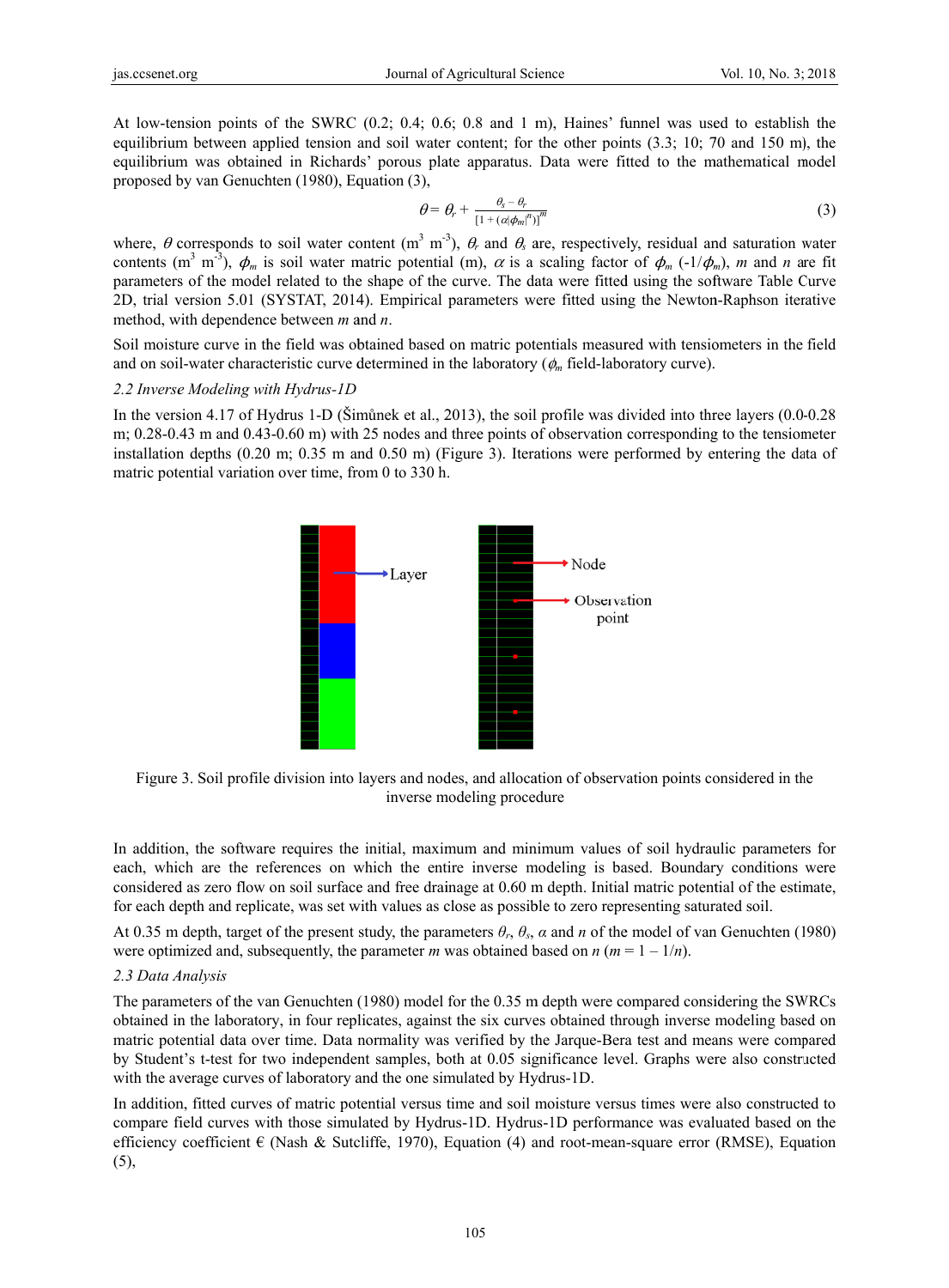$$
E = 1 - \frac{\sum_{i=1}^{n} (O_i - P_i)^2}{\sum_{i=1}^{n} (O_i - \overline{O})^2}
$$
 (4)

$$
RMSE = \sqrt{\frac{\sum_{i=1}^{n} (O_i - P_i)^2}{n-1}}
$$
 (5)

where,  $O_i$  corresponds to matric potential data obtained in the field through the instantaneous profile method and  $P_i$  to matric potential data obtained through modeling; *n* is the number of observations and  $\overline{O}$  the mean of the values obtained in the field. The same procedure was adopted to compare soil moisture curves over time through  $\phi_m$  field-laboratory curve and through inverse modeling.

For Machado et al. (2003), the Nash-Sutcliffe efficiency coefficient (E) is one of the most efficient to evaluate the fit of hydrological models. This index may vary from negative infinite to 1, and the unit value indicates greater similarity between data sets (ASCE, 1993). RMSE, on the other hand, is used to express the accuracy of the numerical results, exhibiting the value of error in the same unit as the analyzed variable.

#### 3. Results and Discussion

Matric potential variation over time obtained in the field and simulated through inverse modeling is presented in Figure 4. Inverse modeling showed satisfactory performance in the prediction of soil water matric potential over time, given the low RMSE and E value close to one, evidencing good agreement between measured and simulated data.



Figure 4. Matric potential over time in the field and through inverse modeling with Hydrus-1D

Root-mean-square error (RMSE) close to zero indicates small error between data simulated by Hydrus-1D and data observed in the field (Peters et al., 2014). In this experiment, Hydrus-1D overestimated matric potential over time and was progressively better towards soil saturation. Despite the increase in the error as water redistribution occurred in the soil up to field capacity, the mean error in this observation range was low, indicating the robustness of inverse modeling in the prediction of soil water energy in the wettest range. Regarding the Nash-Sutcliffe efficiency coefficient (E), one of the important statistical criteria to evaluate the prediction power of hydrological models (Machado et al., 2003), the obtained value, 0.73, demonstrates good similarity between field-measured data and data fitted by inverse modeling.

Figure 5 shows soil moisture over time, obtained in the field and simulated by inverse modeling. As the simulation of matric potential evolution over time, the solution through inverse modeling showed good performance, since the Nash-Sutcliffe efficiency coefficient (E) was equal to 0.77. On the other hand, RMSE was very low, 0.01  $m^3$   $m^3$ , indicating that Hydrus-1D was efficient in the estimation of soil moisture over time.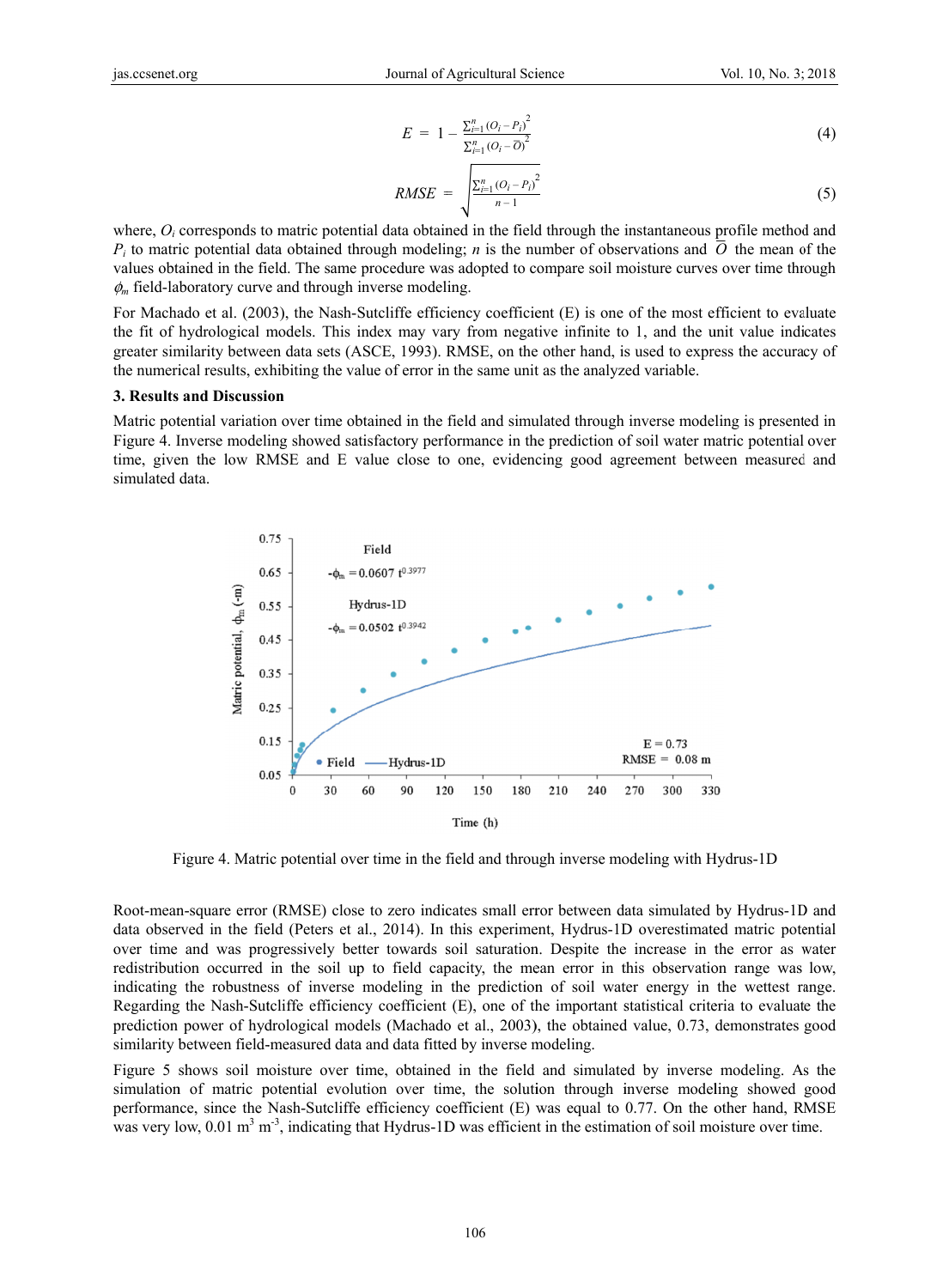

Figure 5. Soil moisture over time through  $\phi_m$  field-laboratory curve and inverse modeling with Hydrus-1D

Although the differences were small, soil moisture was estimated with lower value in the first 70 hours of water redistribution in the soil and higher value from this point on to the end of the experiment, when the inverse modeling protocol was used. As will be discussed hereinafter, given the boundary conditions, soil sample saturation is usually achieved in the laboratory—which will hardly be observed in the field. This explains the greater difference between both protocols in the estimation of total soil porosity when field matric potential is combined with the soil-water characteristic curve obtained in the laboratory.

Although the soil-water characteristic curve determined in the laboratory was significantly different from that obtained using Hydrus-1D based on field data, as will be demonstrated hereinafter, a compensation occurred due to the difference of matric potentials by both procedures (Figure 4), so that soil moisture curves over time became very similar in both methods. However, inverse modeling becomes much more advantageous because it eliminates the procedure of soil samplings and SWRC determination based on them in the laboratory, which demands much more time in comparison to the instantaneous profile-type experiment in the field.

Table 2 shows the means of van Genuchten (1980) equation parameters compared by Student's t-test at 0.05 significance level, considering soil-water characteristic curves obtained in the laboratory and through inverse modeling in the field with Hydrus-1D. The five model parameters significantly differed between both SWRC determination methods.

Table 2. Means of van Genuchten equation parameters, obtained in the laboratory and through inverse modeling with Hydrus-1D in the field, compared by Student's t-test at 0.05 significance level

| $\theta_{\rm s}$ (m <sup>3</sup> m <sup>-3</sup> ) |        |          | $\theta_r$ (m <sup>3</sup> m <sup>-3</sup> ) |          | $\alpha$ (m <sup>-1</sup> ) |          |        |          | m      |  |
|----------------------------------------------------|--------|----------|----------------------------------------------|----------|-----------------------------|----------|--------|----------|--------|--|
| Lab                                                | Hydrus | ∟ab      | Hydrus                                       | Lab      | Hydrus                      | Lab      | Hydrus | Lab      | Hydrus |  |
| 0.357                                              | 0.305  | 0.079    | 0.150                                        | 11.398   | 5.062                       | 1.338    | 1.827  | 0.252    | 0.435  |  |
| 14.008*                                            |        | $9.913*$ |                                              | $7.164*$ |                             | $2.627*$ |        | $3.240*$ |        |  |

*Note.* Lab: Laboratory; Hydrus: Hydrus-1D; \* significant difference by Student's t-test at 0.05 significance level; tabulated t at 0.05 significance level =  $2.306$ .

It is important to point out that two curves may be statistically equal even if their parameters are different. On the mathematical aspect, Jorge et al. (2010) report that two soil-water characteristic curves may be considered as equal when their parameters are not different, which was not observed in the studied case. Therefore, it can be claimed that the curves obtained in the laboratory differ from those obtained through inverse modeling with Hydrus-1D. Such claim is important from the practical point of view, because both curves, for being important tools in irrigation management, guide the decision-making differently with respect to soil water management.

Regarding the parameter  $\theta_s$ , which in the laboratory corresponded to total soil porosity, the mean value found is higher than that obtained through inverse solution. This occurs because undisturbed samples, used in the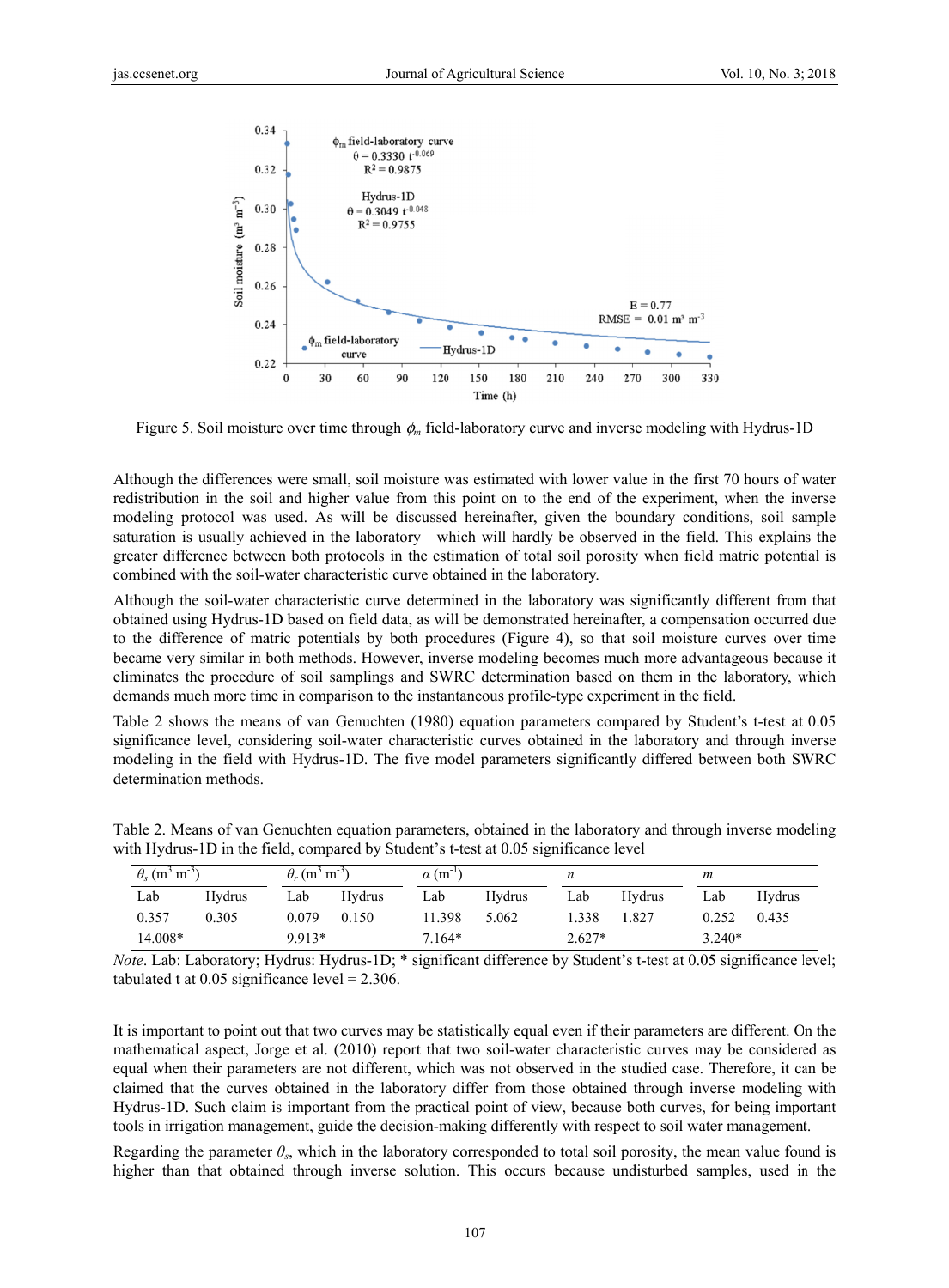analytical procedure in the laboratory, in general, are saturated—a situation hardly achieved in the field, which explains the lower value obtained through inverse modeling.

Such assertion is corroborated by Ghiberto (1999), who found saturation moisture contents in the field ranging from 70 to 90% of the total porosity calculated. Therefore, this parameter optimized using field data was expected to show lower value—but the most faithful to the actual situation of maximum moisture obtained in the field. Hence, according to the inverse modeling with Hydrus-1D, only 85% of soil pores were saturated, which corresponds to moisture content of  $0.305 \text{ m}^3 \text{ m}^3$ .

Still regarding the difference in the values of saturation, Basile et al. (2003) report that in the laboratory soil hydraulic attributes are obtained in soil samples by imposing a stationary state or transitory conditions that essentially differ from the boundary conditions of field experiments. Although the measurements in the laboratory are more direct and usually easier than those in the field, their validity must be related to the size of the soil sample, which has to adequately represent the heterogeneity of the studied medium. In this case, selecting the appropriate sample size must assume, in the perspective of a comparison between field and laboratory methods, the practicality without losing focus on sample representativeness with respect to the situation in the field.

The mean value of the parameter  $\theta_r$  obtained with Hydrus-1D was overestimated in comparison to the one obtained in the laboratory. It should be highlighted that the model was provided with data obtained during a 330 h drainage period, until the soil achieved the field capacity condition (insignificant  $\partial\theta/\partial t$ ,  $\leq 0.001$  m<sup>3</sup> m<sup>-3</sup> d<sup>-1</sup>). Hence, it is supposed that, since data from wet soil was provided, the model had difficulty estimating the hydraulic behavior of the dry soil, which is evidenced by the high content of residual moisture. Therefore, future studies, including with other instruments, should use data collected in a wider range of time, in order to observe how the Hydrus-1D model behaves with respect to the parameter  $\theta_r$ .

The empirical parameter  $\alpha$ , which represents the inverse of the matric potential at which the largest soil pore cavitates, showed lower mean value when obtained with Hydrus-1D compared with the laboratory procedure. Hence, it can be inferred the model predicts that, in the soil, such phenomenon occurs at lower matric potential than that showed by the laboratory  $\alpha$ . The parameters *n* and *m*, related to the shape of the curve—for being associated with pore-size distribution—also differ between both methods, evidencing the divergence between soil-water characteristic curves obtained in the laboratory and through inverse modeling with Hydrus-1D.

Figure 6 shows soil-water characteristic curves obtained in the laboratory and through inverse modeling with Hydrus-1D. As previously explained, lower moisture content at saturation was observed in the average curve obtained through inverse modeling, reinforcing the claim that pore saturation is not achieved under field conditions. Therefore, it is reasonable that the curve simulated by Hydrus-1D, particularly from saturation to field capacity, is the one that actually represents the soil in the field, and not the curve determined in the laboratory with boundary condition completely different from the field situation.



Figure 6. Soil water retention curves obtained in the laboratory and through inverse modeling with Hydrus-1D in the field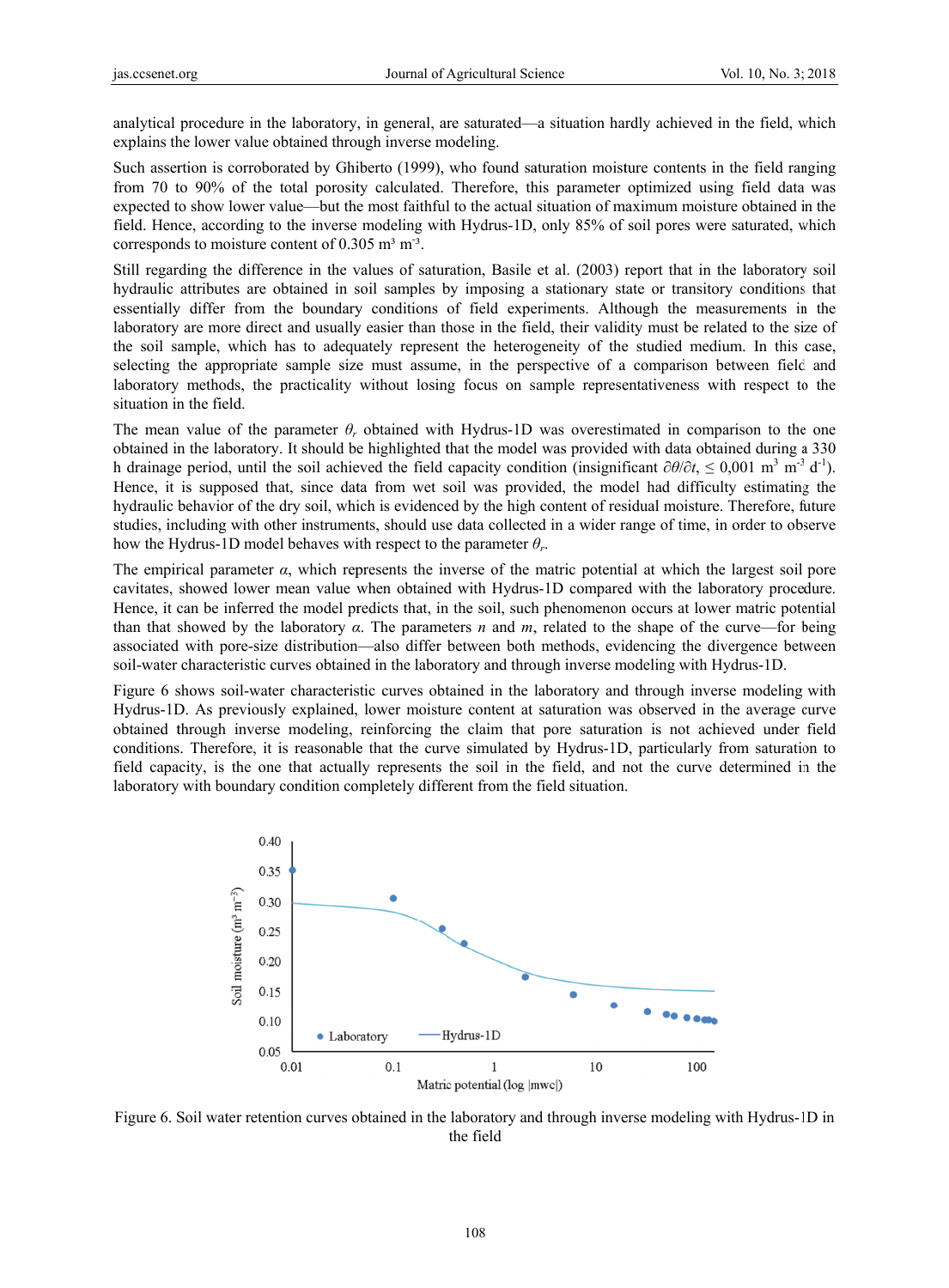In experiment to verify differences in hydraulic attributes in SWCC and in laboratory, Basile et al. (2003) found that, for all studied cases, there was discrepancy between water contents at  $\phi_m = 0$  obtained in the field and laboratory, and water retention values were always higher for laboratory curves in the interval between  $\phi_m = 0$ and  $\phi_m = 1$  m. For these authors, higher water contents at  $\phi_m = 0$  for soil samples in cylinders must be attributed to the easy air displacement through the sample under laboratory condition.

According to Figure 6, the differences between the curves are not limited to the wettest portion; the driest portion is also visibly different, especially due to the trend of the inverse model, as previously stated, to overestimate moisture contents in comparison to the laboratory procedure. In this case, for the textural class loamy sand, in which residual moisture content must be low, Hydrus-1D was clearly not efficient to simulate soil moisture at lower matric potentials, probably because the input data were limited to the wet part of the soil.

Considering the results observed in the present study, it is worth pointing out the perception of researchers on field and laboratory methods to estimate soil hydraulic attributes. It is true that many papers in the past were dedicated to the discussion on the validity of soil hydraulic properties obtained in the laboratory for the inference on the hydrological behavior in the field and, as a result, less expensive and less time-consuming techniques have been researched (Basile et al., 2003). However, it is important to highlight that these protocols are not always guaranteed to reliably reproduce what occurs in the field, which explains the stimulus to other approaches—for instance, inverse modeling—in the attempt at better perception on the actual soil hydraulic attributes.

## **4. Conclusions**

In general, the Hydrus-1D model estimates van Genuchten equation parameters and, consequently, the soil-water characteristic curve of an Argissolo more consistently with the field conditions than those obtained in the laboratory.

Hydrus-1D simulates well the behavior of matric potential and soil moisture over time, reducing the time and labor of the procedure to obtain van Genuchten equation parameters in the laboratory.

## **References**

- ASCE. (1993). Task Committee on Definition of Criteria for Evaluation of Watershed Models of the Watershed Management, Irrigation and Drainage Division. Criteria for evaluation of watershed models. *Journal of Irrigation and Drainage Engineering, 119*, 429-442. https://doi.org/10.1061/(ASCE)0733-9437(1993) 119:3(429)
- Basile, A., Ciollaro, G., & Coppola, A. (2003). Hysteresis in soil water characteristics as a key to interpreting comparisons of laboratory and field measured hydraulic properties. *Water Resources Research, 39*(12), 1-13.12. https://doi.org/10.1029/2003WR002432
- Blake, G. R., & Hartge, K. H. (1986a). Particle density. In A. Klute (Ed.), *Methods Soil Analysis Part 1: Physical Mineralogical Methods* (Agronomy Monography No. 9, 2nd ed., pp. 377-382). Madison: American Society of Agronomy, Soil Science Society of America.
- Blake, G. R., & Hartge, K. H. (1986b). Bulk density. In A. Klute (Ed.), *Methods Soil Analysis Part 1: Physical Mineralogical Methods* (Agronomy Monography No. 9, 2nd ed., pp. 363-375). Madison: American Society of Agronomy, Soil Science Society of America.
- EMBRAPA. (2013). Empresa Brasileira de Pesquisa Agropecuária*. Sistema brasileiro de classificação de solos*  (3rd ed., p. 353). Rio de Janeiro: Embrapa Solos.
- Gee, G. W., & Bauder, J. W. (1986). Particle-size analysis. In A. Klute (Ed.), *Methods Soil Analysis Part 1: Physical Mineralogical Methods* (Agronomy Monography No. 9, 2nd ed., pp. 383-411). Madison: American Society of Agronomy, Soil Science Society of America.
- Ghiberto, P. J. (1999). *Metodologias para a obtenção de parâmetros utilizados em modelos de infiltração da água no solo* [79Fp. Dissertation (Master Course in Soil and Plant Nutrition), Luiz de Queiroz College of Agriculture, University of São Paulo, Piracicaba].
- Hasanoğlu, A. H., & Romanov, V. G. (2017). *Introduction to Inverse Problems for Differential Equations* (p. 261). https://doi.org/10.1007/978-3-319-62797-7
- Hillel, D., Krentos, V. K., & Stilianov, Y. (1972). Procedure a test an internal drainage method for measuring soil hydraulic characteristics in situ. *Soil Science, 114*, 395-400. https://doi.org/10.1097/00010694-197211 000-00011